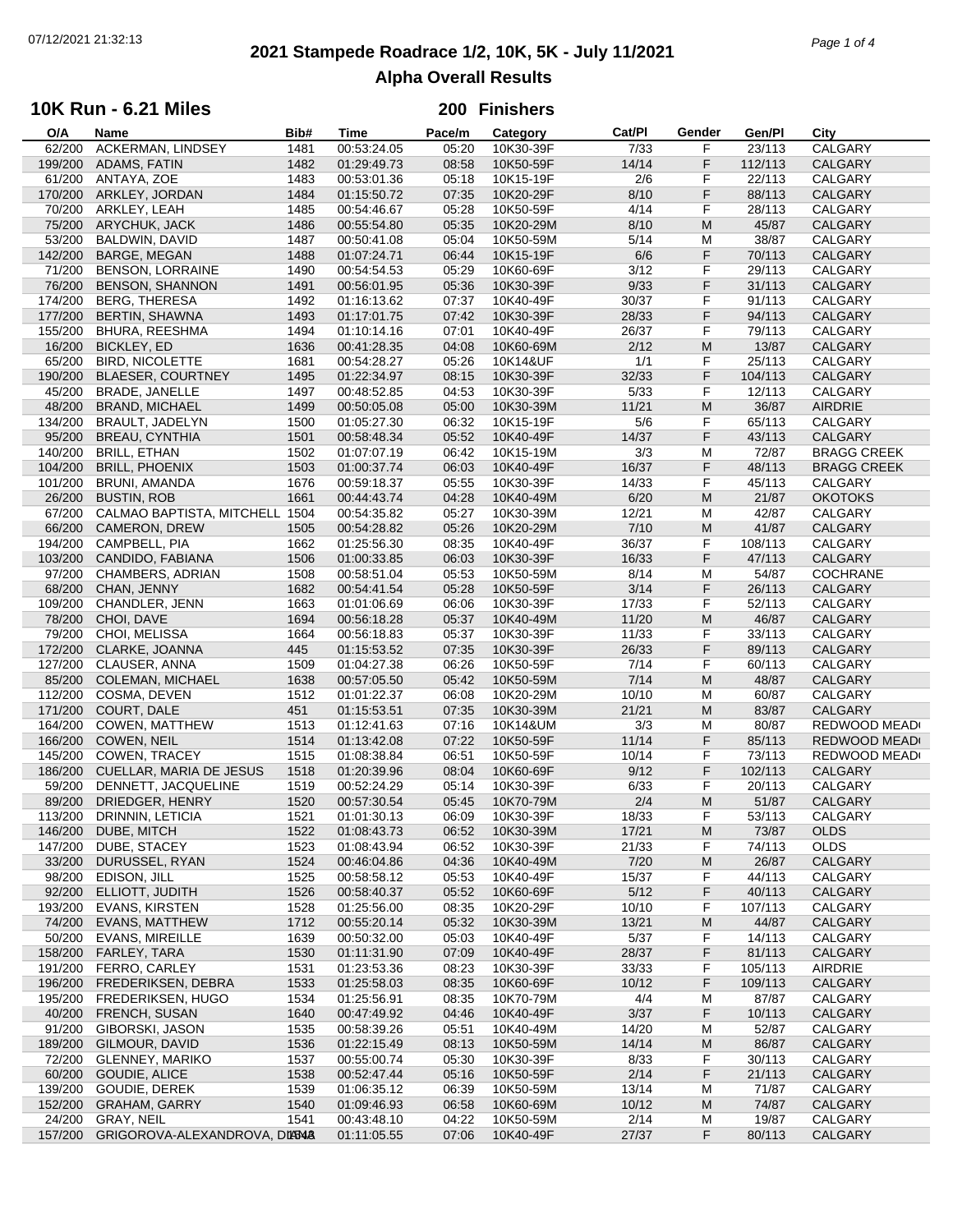# **2021 Stampede Roadrace 1/2, 10K, 5K - July 11/2021** 07/12/2021 21:32:13 *Page 2 of 4* **Alpha Overall Results**

### **10K Run - 6.21 Miles**

### **200 Finishers**

| O/A     | Name                          | Bib# | Time        | Pace/m | Category  | Cat/Pl | Gender | Gen/Pl  | City                  |
|---------|-------------------------------|------|-------------|--------|-----------|--------|--------|---------|-----------------------|
| 123/200 | GRIGOROVA-ALEXANDROVA, MAG44  |      | 01:03:24.65 | 06:20  | 10K15-19F | 3/6    | F      | 57/113  | CALGARY               |
| 114/200 | GRIGOROVA-ALEXANDROVA, YA5445 |      | 01:01:36.74 | 06:09  | 10K20-29F | 4/10   | F      | 54/113  | <b>CALGARY</b>        |
| 82/200  | GROULX, GENEVIEVE             | 1546 | 00:56:40.41 | 05:40  | 10K40-49F | 12/37  | F      | 35/113  | CALGARY               |
| 31/200  | <b>GUAN, RAYMOND</b>          | 1547 | 00:45:49.95 | 04:35  | 10K20-29M | 6/10   | M      | 24/87   | <b>CALGARY</b>        |
|         |                               |      |             |        |           | 6/37   | F      |         |                       |
| 52/200  | HALPRIN, DANYAEL              | 1548 | 00:50:39.95 | 05:04  | 10K40-49F |        |        | 15/113  | CALGARY               |
| 93/200  | HAMILTON, JENNIFER            | 1715 | 00:58:46.62 | 05:52  | 10K30-39F | 13/33  | F      | 41/113  | <b>CALGARY</b>        |
| 81/200  | <b>HARRIS, ALEX</b>           | 1550 | 00:56:28.42 | 05:38  | 10K40-49M | 12/20  | M      | 47/87   | CALGARY               |
| 169/200 | HAUSER, PAM                   | 1709 | 01:15:01.80 | 07:30  | 10K50-59F | 12/14  | F      | 87/113  | CALGARY               |
| 151/200 | HENDRIKSEN, NATALIA           | 1552 | 01:09:35.39 | 06:57  | 10K40-49F | 25/37  | F      | 78/113  | CALGARY               |
| 46/200  | HERNANDEZ, EDUARDO            | 1665 | 00:49:55.04 | 04:59  | 10K40-49M | 9/20   | M      | 34/87   | <b>CALGARY</b>        |
| 173/200 | HERNANDEZ, GISEIDA            | 1716 | 01:16:06.75 | 07:36  | 10K30-39F | 27/33  | F      | 90/113  | <b>WATERLOO</b>       |
| 108/200 | HIEW, MARSHA                  | 1553 | 01:00:52.36 | 06:05  | 10K40-49F | 18/37  | F      | 51/113  | <b>CALGARY</b>        |
|         |                               |      |             |        |           |        |        |         |                       |
| 184/200 | HILL, CATRIONA                | 1713 | 01:20:18.70 | 08:01  | 10K40-49F | 32/37  | F      | 100/113 | REDWOOD MEAD          |
| 1/200   | HILL, SCOTT                   | 1666 | 00:33:13.82 | 03:19  | 10K20-29M | 1/10   | M      | 1/87    | <b>HARVIE HEIGHTS</b> |
| 136/200 | <b>HOSKER, TAWNY</b>          | 1554 | 01:06:03.09 | 06:36  | 10K20-29F | 7/10   | F      | 67/113  | CALGARY               |
| 20/200  | HOWARD, COLE                  | 1642 | 00:42:38.65 | 04:15  | 10K20-29M | 4/10   | M      | 16/87   | <b>CALGARY</b>        |
| 111/200 | HOWG, KYLE                    | 1555 | 01:01:14.92 | 06:07  | 10K40-49M | 15/20  | М      | 59/87   | <b>ENCHANT</b>        |
| 80/200  | HUSKA, DENISE                 | 1556 | 00:56:23.49 | 05:38  | 10K40-49F | 11/37  | F      | 34/113  | <b>CALGARY</b>        |
| 7/200   | <b>INGLIS, LORIN</b>          | 1683 | 00:38:19.23 | 03:49  | 10K40-49M | 3/20   | M      | 7/87    | CALGARY               |
| 159/200 | <b>IRWIN, MELISSA</b>         | 1557 | 01:11:35.70 | 07:09  | 10K30-39F | 24/33  | F      | 82/113  | <b>COALHURST</b>      |
| 160/200 | <b>IRWIN, SAMUEL</b>          | 1558 | 01:11:36.45 | 07:09  | 10K30-39M | 18/21  | M      | 78/87   | COALHURST             |
|         |                               |      |             |        |           |        |        |         |                       |
| 143/200 | JAREMCO, ELOISA               | 1559 | 01:07:36.34 | 06:45  | 10K40-49F | 24/37  | F      | 71/113  | <b>CALGARY</b>        |
| 2/200   | JUSTINEN, ROMAN               | 1684 | 00:33:20.21 | 03:20  | 10K20-29M | 2/10   | M      | 2/87    | CALGARY               |
| 29/200  | KEEFE, DEAN                   | 1562 | 00:45:36.11 | 04:33  | 10K50-59M | 3/14   | M      | 23/87   | LA CRETE              |
| 54/200  | <b>KEEFE, KAREN</b>           | 1563 | 00:50:53.97 | 05:05  | 10K50-59F | 1/14   | F      | 16/113  | LA CRETE              |
| 107/200 | <b>KELLETT, TRACY</b>         | 490  | 01:00:51.39 | 06:05  | 10K40-49F | 17/37  | F      | 50/113  | <b>CALGARY</b>        |
| 41/200  | KEMP, DEREK                   | 1643 | 00:48:05.83 | 04:48  | 10K30-39M | 9/21   | M      | 31/87   | CALGARY               |
| 35/200  | <b>KEMP, KATIE</b>            | 1644 | 00:46:44.78 | 04:40  | 10K30-39F | 3/33   | F      | 8/113   | <b>CALGARY</b>        |
| 99/200  | KENDALL, GRAHAM               | 1564 | 00:58:58.38 | 05:53  | 10K50-59M | 9/14   | M      | 55/87   | CALGARY               |
|         |                               |      |             |        |           |        |        |         |                       |
| 37/200  | KNIH, DEJANA                  | 1685 | 00:46:56.07 | 04:41  | 10K30-39F | 4/33   | F      | 9/113   | <b>CALGARY</b>        |
| 125/200 | KOPP, AMY                     | 1686 | 01:03:38.99 | 06:21  | 10K20-29F | 5/10   | F      | 58/113  | CALGARY               |
| 182/200 | KOSIK, WILMA                  | 1645 | 01:19:23.97 | 07:56  | 10K60-69F | 8/12   | F      | 98/113  | <b>CALGARY</b>        |
| 100/200 | LANE, RONAN                   | 1667 | 00:59:05.88 | 05:54  | 10K30-39M | 15/21  | М      | 56/87   | CALGARY               |
| 32/200  | LAVOIE-PIERZCHALA, ELIJAH     | 1566 | 00:45:54.24 | 04:35  | 10K15-19M | 2/3    | M      | 25/87   | <b>MEDICINE HAT</b>   |
| 56/200  | LAW DABISZA, JANELLE          | 1567 | 00:51:14.81 | 05:07  | 10K40-49F | 7/37   | F      | 18/113  | CALGARY               |
| 119/200 | LIEN, CRYSTAL                 | 1569 | 01:02:16.64 | 06:13  | 10K40-49F | 19/37  | F      | 56/113  | <b>CALGARY</b>        |
| 43/200  | LIM, SU-CHONG                 | 1696 | 00:48:20.73 | 04:50  | 10K70-79M | 1/4    | M      | 33/87   | CALGARY               |
|         |                               |      |             |        |           |        |        |         |                       |
| 18/200  | LOBERG, KIRK                  | 1570 | 00:42:28.89 | 04:14  | 10K40-49M | 5/20   | M      | 15/87   | <b>CALGARY</b>        |
| 23/200  | LOHMANN, TARA                 | 1571 | 00:43:38.23 | 04:21  | 10K40-49F | 2/37   | F      | 5/113   | CALGARY               |
| 38/200  | LOWTHER, ROBERT               | 1668 | 00:46:56.49 | 04:41  | 10K30-39M | 8/21   | M      | 29/87   | <b>CALGARY</b>        |
| 58/200  | MAGANA, MARCO                 | 1707 | 00:51:49.47 | 05:10  | 10K40-49M | 10/20  | М      | 39/87   | CALGARY               |
| 148/200 | MALIBERT, GAELLE              | 1572 | 01:08:53.54 | 06:53  | 10K30-39F | 22/33  | F      | 75/113  | <b>CALGARY</b>        |
| 115/200 | MARTYN, IAN                   | 1573 | 01:01:37.57 | 06:09  | 10K50-59M | 11/14  | M      | 61/87   | CALGARY               |
| 64/200  | <b>MARTYN, SHARI</b>          | 1574 | 00:53:40.85 | 05:22  | 10K40-49F | 9/37   | F      | 24/113  | <b>CALGARY</b>        |
| 178/200 | MASSCHAELE, GERARD            | 1669 | 01:17:02.34 | 07:42  | 10K70-79M | 3/4    | M      | 84/87   | CALGARY               |
| 138/200 | MCKENDRICK, CARSON            | 1697 | 01:06:18.14 | 06:37  | 10K14&UM  | 1/3    | M      | 70/87   | CANMORE               |
| 137/200 | <b>MCKENDRICK, KYLIE</b>      |      | 01:06:16.36 | 06:37  | 10K40-49F | 23/37  | F      | 68/113  | CANMORE               |
|         |                               | 1698 |             |        |           |        |        |         |                       |
| 153/200 | <b>MCKENDRICK, MYLES</b>      | 1699 | 01:09:48.47 | 06:58  | 10K14&UM  | 2/3    | M      | 75/87   | CANMORE               |
| 154/200 | MCKENDRICK, PAUL              | 1700 | 01:09:48.85 | 06:58  | 10K40-49M | 19/20  | М      | 76/87   | CANMORE               |
| 77/200  | MCKENNY, ALISON               | 1670 | 00:56:02.34 | 05:36  | 10K30-39F | 10/33  | F      | 32/113  | <b>CALGARY</b>        |
| 156/200 | <b>MCLARNON, GRANT</b>        | 1576 | 01:10:32.48 | 07:03  | 10K40-49M | 20/20  | M      | 77/87   | CALGARY               |
| 124/200 | MCLEAN, DOUG                  | 1577 | 01:03:34.18 | 06:21  | 10K60-69M | 9/12   | M      | 67/87   | <b>CALGARY</b>        |
| 168/200 | MEEHAN, CHARLES               | 1580 | 01:13:50.63 | 07:23  | 10K60-69M | 11/12  | М      | 82/87   | CALGARY               |
| 167/200 | MEEHAN, SHERRY                | 1581 | 01:13:49.22 | 07:22  | 10K60-69F | 7/12   | F      | 86/113  | <b>CALGARY</b>        |
| 102/200 | MENDES, LOUISE                | 1582 | 00:59:54.12 | 05:59  | 10K30-39F | 15/33  | F      | 46/113  | CALGARY               |
| 163/200 | MICHELIN, KARI                | 1583 | 01:12:23.86 | 07:14  | 10K40-49F | 29/37  | F      | 84/113  | CALGARY               |
| 11/200  | MILLER, AMY                   |      |             |        | 10K15-19F |        | F      |         | <b>COCHRANE</b>       |
|         |                               | 1671 | 00:39:13.06 | 03:55  |           | 1/6    |        | 1/113   |                       |
| 188/200 | MILLER, KAREN                 | 1584 | 01:22:14.00 | 08:13  | 10K40-49F | 34/37  | F      | 103/113 | <b>CALGARY</b>        |
| 192/200 | MOHAMED, SUZAN                | 1701 | 01:24:34.73 | 08:27  | 10K40-49F | 35/37  | F      | 106/113 | CALGARY               |
| 86/200  | MOORE, DONNA                  | 1585 | 00:57:13.33 | 05:43  | 10K50-59F | 5/14   | F      | 38/113  | AIRDRIE               |
| 44/200  | MOORE, MELISSA                | 1648 | 00:48:43.17 | 04:52  | 10K40-49F | 4/37   | F      | 11/113  | CALGARY               |
| 126/200 | MORAES, ALINE                 | 1586 | 01:03:47.89 | 06:22  | 10K40-49F | 20/37  | F      | 59/113  | <b>COCHRANE</b>       |
| 30/200  | MOREAU, JUSTINE               | 1687 | 00:45:37.34 | 04:33  | 10K30-39F | 2/33   | F      | 7/113   | CALGARY               |
| 28/200  | MULLIGAN, ZITA                | 1588 | 00:45:19.15 | 04:31  | 10K60-69F | 1/12   | F      | 6/113   | <b>CALGARY</b>        |
| 175/200 | MUNG, EMILIE                  | 1649 | 01:16:33.71 | 07:39  | 10K20-29F | 9/10   | F      | 92/113  | <b>EDMONTON</b>       |
| 94/200  |                               | 1589 |             |        |           |        | F      |         |                       |
|         | MURPHY, AMANDA                |      | 00:58:47.28 | 05:52  | 10K40-49F | 13/37  |        | 42/113  | CALGARY               |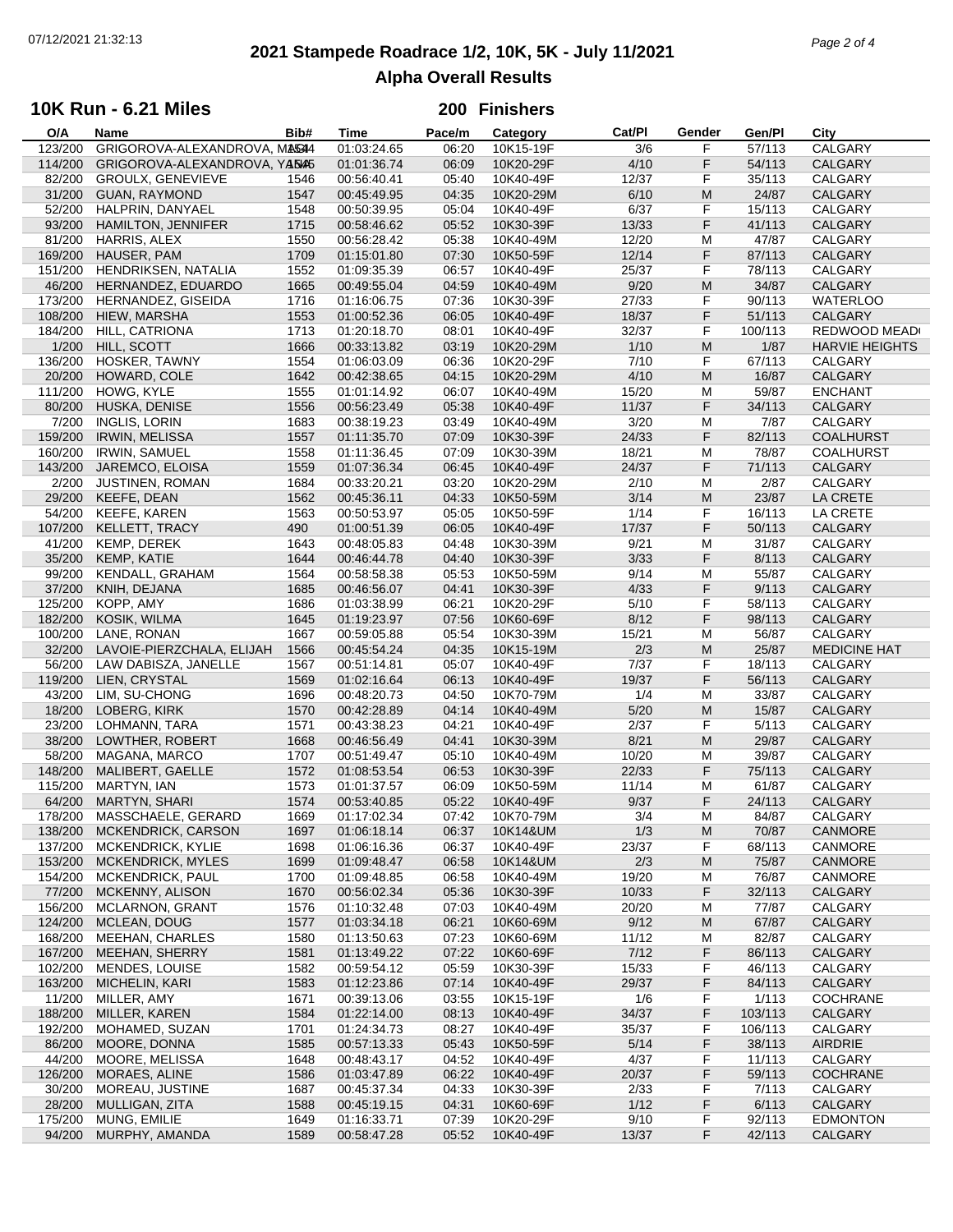# **2021 Stampede Roadrace 1/2, 10K, 5K - July 11/2021** 07/12/2021 21:32:14 *Page 3 of 4* **Alpha Overall Results**

### **10K Run - 6.21 Miles**

#### **200 Finishers**

| O/A     | Name                          | Bib# | Time        | Pace/m | Category  | Cat/PI | Gender | Gen/Pl  | City                  |
|---------|-------------------------------|------|-------------|--------|-----------|--------|--------|---------|-----------------------|
| 116/200 | MURPHY, PAUL                  | 1708 | 01:01:48.74 | 06:10  | 10K30-39M | 16/21  | M      | 62/87   | CALGARY               |
| 105/200 | <b>MYERS, SUSAN</b>           | 1706 | 01:00:39.15 | 06:03  | 10K50-59F | 6/14   | F.     | 49/113  | <b>CALGARY</b>        |
| 57/200  | MYROON, ALEX                  | 1590 | 00:51:19.16 | 05:07  | 10K40-49F | 8/37   | F      | 19/113  | <b>FORT SASKATCHI</b> |
| 42/200  | NAGLE, ADRIAN                 | 1650 | 00:48:15.68 | 04:49  | 10K30-39M | 10/21  | M      | 32/87   | <b>CALGARY</b>        |
| 27/200  | NG. CORY                      | 1651 | 00:44:53.17 | 04:29  | 10K30-39M | 6/21   | M      | 22/87   | <b>EDMONTON</b>       |
| 149/200 | NG, VIVIEN                    | 1652 | 01:08:55.11 | 06:53  | 10K30-39F | 23/33  | F      | 76/113  | <b>EDMONTON</b>       |
|         |                               |      |             |        |           |        |        |         |                       |
| 90/200  | NOETZOLD, TAISA               | 1593 | 00:58:17.15 | 05:49  | 10K30-39F | 12/33  | F      | 39/113  | CALGARY               |
| 55/200  | NOVICKI, COLETTE              | 1688 | 00:51:05.01 | 05:06  | 10K60-69F | 2/12   | F      | 17/113  | <b>CALGARY</b>        |
| 96/200  | O'NEILL, KELLY                | 1702 | 00:58:50.35 | 05:53  | 10K30-39M | 14/21  | M      | 53/87   | CALGARY               |
| 117/200 | ORIOLD, JACKIE                | 1689 | 01:01:50.57 | 06:11  | 10K30-39F | 19/33  | F      | 55/113  | <b>CALGARY</b>        |
| 200/200 | PACKHAM, JOANNE               | 1594 | 01:30:49.47 | 09:04  | 10K60-69F | 12/12  | F      | 113/113 | <b>RED DEER</b>       |
| 183/200 | PAISLEY, JANICE               | 1677 | 01:19:39.79 | 07:57  | 10K50-59F | 13/14  | F      | 99/113  | CALGARY               |
| 180/200 | PATERSON, LOUISE              | 1595 | 01:19:07.33 | 07:54  | 10K30-39F | 30/33  | F      | 96/113  | CALGARY               |
| 5/200   | PEARSON, RUSSELL              | 1672 | 00:36:53.20 | 03:41  | 10K15-19M | 1/3    | M      | 5/87    | CALGARY               |
| 130/200 | PENEAU, CLOE                  | 1596 | 01:04:49.39 | 06:28  | 10K20-29F | 6/10   | F      | 63/113  | CALGARY               |
|         |                               | 1690 |             |        |           | 1/20   | M      | 3/87    | <b>CALGARY</b>        |
| 3/200   | PENNY, BLAINE                 |      | 00:34:08.24 | 03:24  | 10K40-49M |        |        |         |                       |
| 39/200  | PIERZCHALA, MARK              | 1597 | 00:47:14.47 | 04:43  | 10K40-49M | 8/20   | M      | 30/87   | <b>MEDICINE HAT</b>   |
| 181/200 | PINK, BRIANA                  | 1598 | 01:19:08.88 | 07:54  | 10K30-39F | 31/33  | F      | 97/113  | <b>CALGARY</b>        |
| 179/200 | PONTE, MELISSA                | 1599 | 01:17:53.99 | 07:47  | 10K30-39F | 29/33  | F      | 95/113  | <b>RICHMOND HILL</b>  |
| 15/200  | PRATT, TYLER                  | 1600 | 00:41:00.64 | 04:06  | 10K20-29M | 3/10   | M      | 12/87   | CALGARY               |
| 88/200  | PROWSE, KADEN                 | 1703 | 00:57:24.03 | 05:44  | 10K20-29M | 9/10   | M      | 50/87   | CALGARY               |
| 13/200  | QUIBELL, SHAYNA               | 1601 | 00:40:17.70 | 04:01  | 10K20-29F | 1/10   | F      | 3/113   | <b>CALGARY</b>        |
| 129/200 | RANDHAWA, HARMAN              | 1653 | 01:04:45.56 | 06:28  | 10K30-39F | 20/33  | F      | 62/113  | CALGARY               |
| 17/200  | REID, JEREMY                  | 1719 | 00:41:34.52 | 04:09  | 10K40-49M | 4/20   | M      | 14/87   | CALGARY               |
| 6/200   | ROBB, JAIME                   | 1604 | 00:37:15.16 | 03:43  | 10K30-39M | 1/21   | M      | 6/87    | CALGARY               |
| 47/200  | <b>ROBINSON, MARK</b>         | 1704 | 00:49:56.66 | 04:59  | 10K50-59M | 4/14   | M      | 35/87   | <b>CALGARY</b>        |
| 83/200  | RODGER, ANNE                  | 1673 | 00:56:53.55 | 05:41  | 10K60-69F | 4/12   | F      | 36/113  | CALGARY               |
|         |                               |      |             |        |           |        |        |         |                       |
| 87/200  | RODRIGUEZ, FIL                | 1605 | 00:57:15.44 | 05:43  | 10K40-49M | 13/20  | M      | 49/87   | CALGARY               |
| 36/200  | RODRIGUEZ, HECTOR CAMILO 1678 |      | 00:46:46.13 | 04:40  | 10K30-39M | 7/21   | M      | 28/87   | CALGARY               |
| 120/200 | RODRIGUEZ, HECTOR LIBARDO1606 |      | 01:02:41.51 | 06:16  | 10K60-69M | 8/12   | M      | 64/87   | CALGARY               |
| 110/200 | ROMANO, ALBERTO               | 1607 | 01:01:09.87 | 06:06  | 10K50-59M | 10/14  | M      | 58/87   | CALGARY               |
| 12/200  | ROMANO, LYNSEY                | 1608 | 00:40:00.52 | 04:00  | 10K30-39F | 1/33   | F      | 2/113   | <b>AIRDRIE</b>        |
| 185/200 | ROSS, DENA                    | 1714 | 01:20:19.99 | 08:02  | 10K40-49F | 33/37  | F      | 101/113 | CALGARY               |
| 144/200 | ROSS, ROXANNE                 | 1609 | 01:07:41.03 | 06:46  | 10K50-59F | 9/14   | F      | 72/113  | <b>BROOKS</b>         |
| 34/200  | ROTH, JAMIE                   | 1718 | 00:46:34.14 | 04:39  | 10K60-69M | 3/12   | M      | 27/87   | <b>COCHRANE</b>       |
| 10/200  | ROTH, JONATHAN                | 1611 | 00:39:00.65 | 03:54  | 10K30-39M | 3/21   | M      | 10/87   | <b>COCHRANE</b>       |
| 135/200 | ROUSELL, ALLISON              | 1674 | 01:06:02.63 | 06:36  | 10K40-49F | 22/37  | F      | 66/113  | CALGARY               |
| 118/200 | RULLER, KEN                   | 1654 | 01:01:59.97 | 06:12  | 10K60-69M | 7/12   | M      | 63/87   | <b>CALGARY</b>        |
| 198/200 | <b>SCHAFF, LESLIE</b>         | 1612 | 01:27:24.24 | 08:44  | 10K40-49F | 37/37  | F      | 111/113 | AIRDRIE               |
| 121/200 | SHIVJI, RON                   | 1656 | 01:02:45.27 | 06:16  | 10K40-49M | 16/20  | M      | 65/87   | CALGARY               |
|         |                               |      |             |        |           |        |        |         |                       |
| 8/200   | SHUTTLEWORTH, WAYNE           | 1657 | 00:38:22.66 | 03:50  | 10K60-69M | 1/12   | M      | 8/87    | ROCKY VIEW COL        |
| 162/200 | SLOGROVE, CLINTON             | 1614 | 01:12:01.34 | 07:12  | 10K30-39M | 19/21  | M      | 79/87   | <b>CALGARY</b>        |
| 161/200 | SLOGROVE, KELLY               | 1615 | 01:11:56.66 | 07:11  | 10K30-39F | 25/33  | F      | 83/113  | CALGARY               |
| 165/200 | SOSA, JAVIER                  | 1717 | 01:13:24.93 | 07:20  | 10K30-39M | 20/21  | M      | 81/87   | <b>WATERLOO</b>       |
|         | 49/200 SPENCER, HEIDI         | 1692 | 00:50:19.39 | 05:01  | 10K20-29F | 2/10   | F      | 13/113  | CALGARY               |
|         | 25/200 SPITZNAGEL, MICHAEL    | 1679 | 00:43:52.88 | 04:23  | 10K30-39M | 5/21   | M      | 20/87   | <b>CALGARY</b>        |
|         | 51/200 STAPLES, BLAIR         | 1617 | 00:50:38.60 | 05:03  | 10K60-69M | 4/12   | M      | 37/87   | CALGARY               |
| 187/200 | STRIPE, EDMUND                | 1618 | 01:21:00.74 | 08:06  | 10K60-69M | 12/12  | M      | 85/87   | CALGARY               |
| 9/200   | SWIFT, CHRIS                  | 1620 | 00:38:56.59 | 03:53  | 10K30-39M | 2/21   | M      | 9/87    | CASTLEGAR             |
| 106/200 | SWIFT, MIKE                   | 1659 | 01:00:41.39 | 06:04  | 10K60-69M | 6/12   | M      | 57/87   | CASTLEGAR             |
| 14/200  | TABELEV, OLEG                 | 1660 | 00:40:55.79 | 04:05  | 10K50-59M | 1/14   | M      | 11/87   | CALGARY               |
| 22/200  | ULLYOTT, BRETT                | 1621 | 00:43:10.41 | 04:19  | 10K30-39M | 4/21   | M      | 18/87   | CALGARY               |
| 122/200 | <b>VELTRI, BIAGIO</b>         | 1710 | 01:02:49.45 | 06:16  | 10K50-59M | 12/14  | M      | 66/87   | CALGARY               |
| 19/200  | <b>VRATARIC, AMBER</b>        | 1680 | 00:42:31.46 | 04:15  | 10K40-49F | 1/37   | F      | 4/113   | CALGARY               |
| 150/200 | WAITE, ERIN                   | 1622 | 01:09:03.73 | 06:54  | 10K60-69F | 6/12   | F      | 77/113  | CALGARY               |
|         |                               |      |             |        |           |        |        |         |                       |
| 133/200 | WELLER, JODY                  | 1623 | 01:05:06.20 | 06:30  | 10K40-49M | 18/20  | M      | 69/87   | CALGARY               |
| 132/200 | WELLER, LINDSAY               | 1624 | 01:05:06.09 | 06:30  | 10K15-19F | 4/6    | F      | 64/113  | CALGARY               |
| 84/200  | <b>WELLS, CLAIRE</b>          | 1625 | 00:57:01.75 | 05:42  | 10K20-29F | 3/10   | F      | 37/113  | CALGARY               |
| 21/200  | WHITE-GLORIA, CHRIS           | 1626 | 00:42:49.28 | 04:16  | 10K20-29M | 5/10   | M      | 17/87   | CALGARY               |
| 73/200  | WIEBE, WARREN                 | 1627 | 00:55:09.20 | 05:30  | 10K60-69M | 5/12   | M      | 43/87   | CALGARY               |
| 197/200 | <b>WILSON, KAREN</b>          | 1629 | 01:25:58.58 | 08:35  | 10K60-69F | 11/12  | F      | 110/113 | CALGARY               |
| 176/200 | <b>WISTER, MEREDITH</b>       | 1630 | 01:17:01.47 | 07:42  | 10K40-49F | 31/37  | F      | 93/113  | <b>CALGARY</b>        |
| 4/200   | WOOLSTENCROFT, FRANK          | 1705 | 00:35:32.19 | 03:33  | 10K40-49M | 2/20   | M      | 4/87    | CALGARY               |
| 141/200 | <b>WRIGHT, SHIRLEY</b>        | 1631 | 01:07:23.02 | 06:44  | 10K50-59F | 8/14   | F      | 69/113  | CALGARY               |
| 63/200  | YOUNG, DAVID                  | 1675 | 00:53:29.59 | 05:20  | 10K50-59M | 6/14   | M      | 40/87   | <b>AIRDRIE</b>        |
| 128/200 | YUMOL, FLEUR                  | 1633 | 01:04:43.98 | 06:28  | 10K40-49F | 21/37  | F      | 61/113  | CALGARY               |